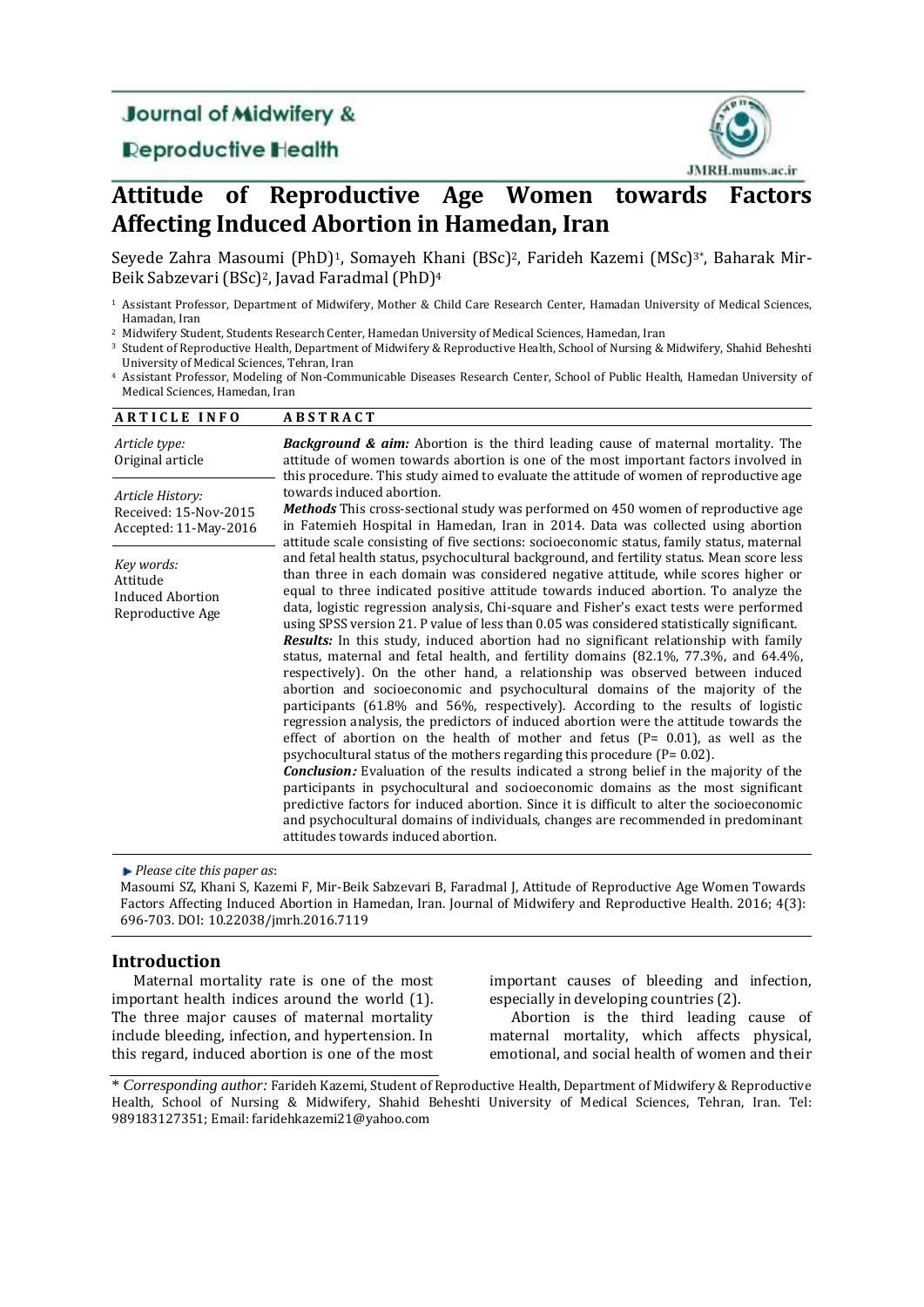families [\(3\)](#page-6-2). This process must be performed before 20 weeks of gestation or fetus weight of less than 500 g [\(4\)](#page-6-3). Abortion is considered as spontaneous or deliberate termination of pregnancy before the fetus is viable [\(5,](#page-6-4)6). Miscarriage or spontaneous abortion follows the natural death of the fetus, without any manipulations. On the other hand, induced abortion, which is one of the most important issues with numerous legal aspects in today's life, is performed by certain techniques (7, 8).

Annually, thousands of pregnant women seek illegal abortion procedures performed under unsafe conditions, to end their unwanted pregnancies [\(9\)](#page-6-5). Unsafe abortion has led to 13% of all maternal mortalities [\(10\)](#page-7-0). Every three min one woman loses her life because of abortion. In countries where programmed abortion is illegal, induced abortion has been reported as the most important cause of maternal mortality [\(11\)](#page-7-1).

Between 1995 and 2003, the abortion rate (abortions per 1,000 women of reproductive age within the age range of 15-44 years) of the world has been reduced from 35 to 29. However, it remained almost unchanged at 28 in 2008 [\(12\)](#page-7-2). In this regard, there have been no statistics on the annual rate of induced abortions in Iran. According to the available statistics, eighty thousand abortions are performed every year [\(13\)](#page-7-3).

Clandestine abortion is illegal in most countries [\(14\)](#page-7-4), with a minimum of 26% of the global population currently inhabiting these countries [\(15\)](#page-7-5). Socioeconomic costs of clandestine abortions and the relevant post-abortion cares are some of the most important concerns of both women and healthcare systems. Since abortion is illegal in Iran and Iranian women often resort to clandestine and unsafe abortion procedures to terminate their unwanted pregnancies, large amounts of money influx into the clinics that perform this procedure [\(16,](#page-7-6) 17).

One of the important factors in induced abortion is women's attitude towards abortion, which has been evaluated in various studies (18, 19). It was determined in a study that women's attitude towards abortion was not affected by age and place of residence. However, a significant relationship was observed between religious beliefs and awareness of women about abortion laws and common attitudes in this regard [\(18\)](#page-7-7). Meanwhile, in another study, family attitudes

and social class were related to the increased

positive attitude towards induced abortion [\(19\)](#page-7-8). One of the most important causes of formation or modification of women's attitude towards induced abortion has been the effect of different social conditions, which highlights the role of beliefs and attitudes of women. In this study, we used a scale based on a qualitative study of the cultural and social context of Iran. Compared to other studies in this regard, we might be able to determine the areas that require special attention and intervention. The findings of the present study could contribute to the health promotion of Iranian women and designation of effective interventions. Therefore, this study aimed to evaluate the attitudes of women of reproductive age towards induced abortion.

### **Materials and Methods**

This cross-sectional study was performed in Fatima Hospital in Hamedan, Iran in 2014. A total of 450 participants were selected based on a pilot study conducted by the researchers, which was in line with the initial results obtained based on the sample size equation for estimating the mean of a quantitative variable (SD=10.7, Z97.5=1.96, df=1). It should be noted that the participants did not complete all the items of the scale; therefore, the total number of the samples was below 450. Data collection was performed using a random number table and interviews with selected mothers.

The abortion attitude scale consisted of five subscales. In this scale, 14 items evaluate the effect of socioeconomic status (e.g., housing status, income, employment status of spouse, and education level) and 10 items are concerned with family status (e.g., marital relationship, addiction of spouse and family members, and time of pregnancy). In addition, nine items focus on maternal and fetal health (e.g., fear of compromised maternal or fetal health due to continuing pregnancy), and 15 questions focus on psychocultural domains (e.g., fetal gender, stress caused by family members, contraceptive method, and concerns regarding pregnancy and childbirth). In addition, 17 items highlight the effect of fertility (e.g., role of spouse in pregnancy decision-making, maternal age at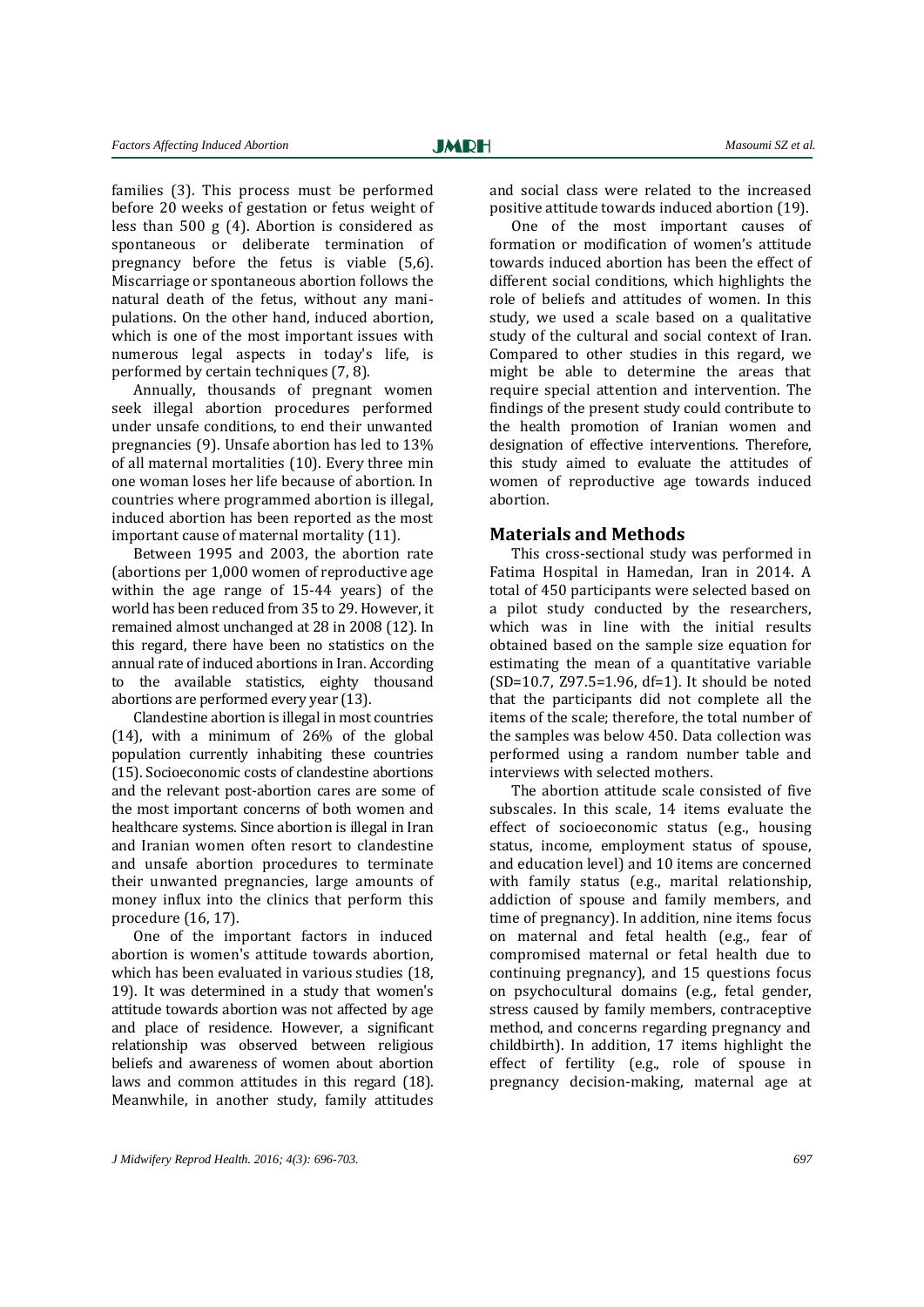conception, and number and age interval of children).

A five-point Likert scale, ranging from strongly agree (score: 5) to strongly disagree (score: 1), was used to assess different domains of the abortion attitude scale. Afterwards, the mean score of attitude was calculated in each domain. In this regard, a mean score below three was indicative of negative attitude, while a mean score higher than or equal to three represented positive attitude towards induced abortion.

The reliability and validity of the applied scale, which was based on a mixed method research, have been confirmed in the literature [\(20\)](#page-7-9). In the present study, to verify the validity, this scale was completed by 10 faculty members (five midwives, three reproductive health professors, and two gynecologists), and the necessary modifications were applied accordingly. In addition, to determine the scale reliability, it was completed within a two-week interval by 15 pregnant women who met the inclusion criteria of the study. In the next stage, the reliability of the scale was confirmed by Spearman-Brown coefficient (r=0.8).

The study population included randomly selected women of reproductive age, referring to Fatemieh Hospital, Hamedan, Iran. After obtaining written consent forms, the participants were voluntarily enrolled in the study. The inclusion criteria were as follows: 1) the age range of 15-45 years, 2) being married, and 3) no prior history of infertility. Mental and psychological diseases were considered as the exclusion criteria.

Data analysis was performed in SPSS version 21, using logistic regression analysis, Chi-square test, and Fisher's exact test. In addition, P-value less than 0.05 was considered statistically significant.

# **Results**

According to the results of this study, the mean age of the participants was 29.13±7.11 years. The majority of the subjects had nonacademic education, and about three-quarters of the samples were unemployed. In addition, twothirds of the participants had a history of one or two pregnancies. In total, 5.3% of the samples

had a history of induced abortion and 10% underwent therapeutic abortion (Table 1).

According to Figure 1, induced abortion was not significantly related to family status, maternal and fetal health, or fertility domain in the majority of the subjects. However, a significant relationship was found between induced abortion and socioeconomic and psychocultural domains in the majority of the participants.

Based on the findings, attitude towards induced abortion was significantly associated with socioeconomic domain and educational level. In fact, rate of positive attitude towards induced abortion was higher among participants with academic education, compared to those

**Table 1.** Demographics and reproductive characteristics of participants

| <b>Variables</b>                   | N(%)       |
|------------------------------------|------------|
| <b>Demographics</b>                |            |
| Age (year)                         |            |
| < 35                               | 334 (74.2) |
| $\geq 35$                          | 69 (15.3)  |
| <b>Education</b>                   |            |
| Academic                           | 154 (34.2) |
| Non-academic                       | 293 (65.1) |
| <b>Occupational status</b>         |            |
| Employed                           | 109 (24.2) |
| Unemployed                         | 337 (74.9) |
| Reproductive characteristics       |            |
| <b>Number of pregnancies</b>       |            |
| $\leq$ 2                           | 299 (66.4) |
| $\geq$ 3                           | 80 (17.8)  |
| Duration of marriage (year)        |            |
| $\leq 10$                          | 303 (67.3) |
| >10                                | 120 (26.7) |
| <b>History of induced abortion</b> |            |
| Yes                                | 24 (5.3)   |
| Nο                                 | 426 (94.7) |
| <b>History of medical abortion</b> |            |
| Yes                                | 45 (10.0)  |
| No                                 | 405 (90.0) |

† Standard deviation

with non-academic education. In other words, it was determined that socioeconomic status can lead to induced abortion (P=0.02).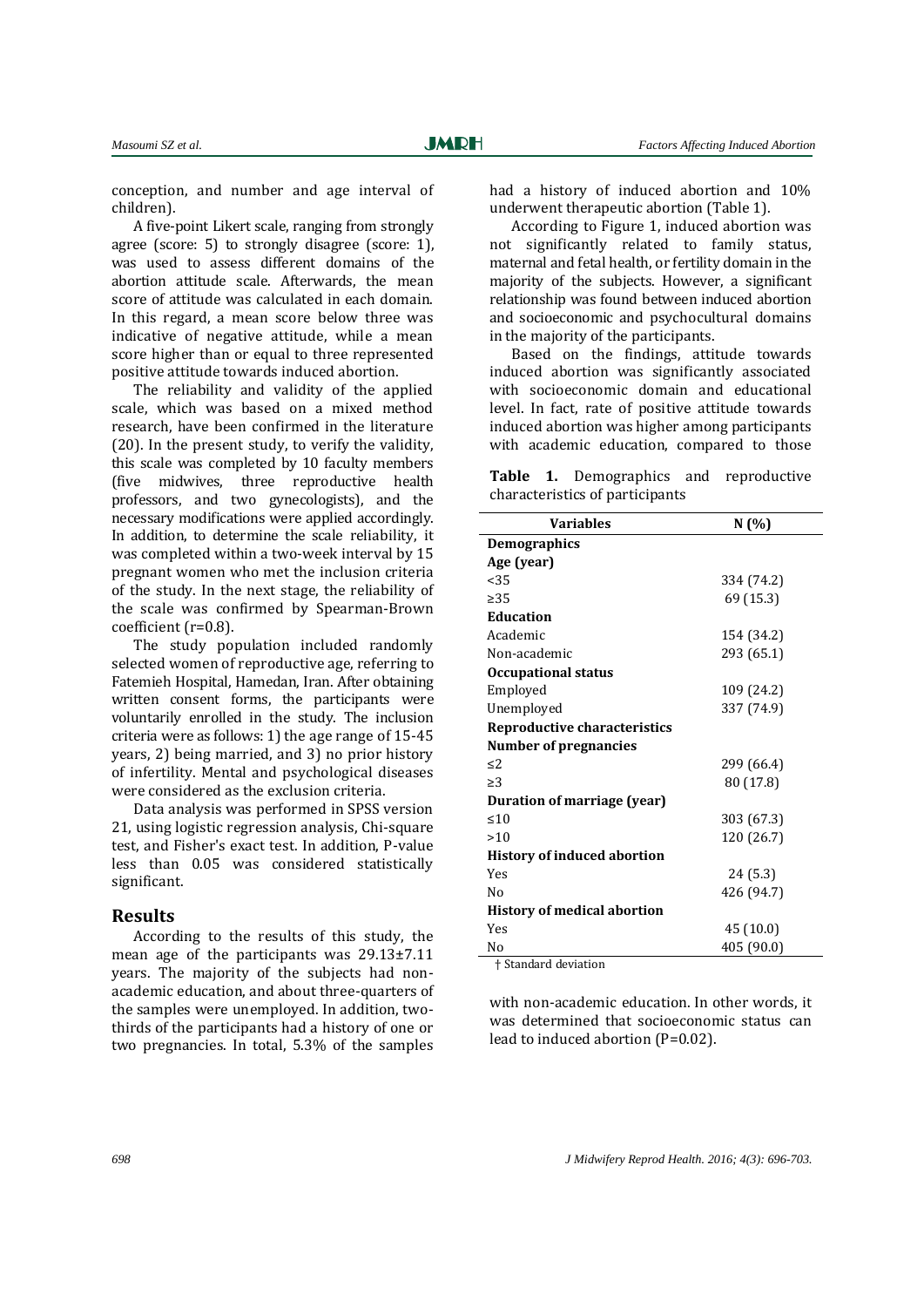

Figure 1. Comparison of attitude types of women of reproductive age towards induced abortion in various attitude domains

With regard to the psychocultural domain, our findings revealed that the rate of negative attitude towards abortion was higher among participants with academic education, compared to those with non-academic education, and the difference was statistically significant (P=0.03).

In terms of socioeconomic status, a significant relationship was observed between occupational

status and attitude. In addition, a more positive attitude towards abortion was found in employed subjects in comparison with their unemployed counterparts (P=0.02). Assessment of the relationship between age and attitude showed no significant difference in the aforementioned domains (Table 2).

No significant difference was observed between gravidity, duration of marriage, and history of therapeutic abortion on one hand and attitude in different domains on the other hand (P>0.05). Regarding the history of induced abortion, this difference was only found in the domain of fertility status. According to the obtained results, a significant relationship was found between the attitude of individuals with no history of induced abortion and fertility status, compared to those with a prior history of abortion (P=0.04) (Table 3).

In order to predict the participants' attitude towards abortion, domains with P<0.2 were inserted into the logistic regression model. The obtained results indicated a significant relationship between induced abortion, attitude of

**Table 2.** The relationship between demographics of participants and different attitude domains towards induced abortion

|                        |                            | Domains of attitude towards induced abortion |                                   |                      |                            |                                            |                       |                                   |                           |                                   |                       |                                   |
|------------------------|----------------------------|----------------------------------------------|-----------------------------------|----------------------|----------------------------|--------------------------------------------|-----------------------|-----------------------------------|---------------------------|-----------------------------------|-----------------------|-----------------------------------|
|                        |                            | Socioeconomic<br>status                      |                                   | <b>Family status</b> |                            | <b>Maternal and fetal</b><br>health status |                       |                                   | Psychocultura<br>I status |                                   | Fertility<br>status   |                                   |
|                        |                            | attitude†<br>Positive                        | Opposite<br>attitude <sup>†</sup> | Positive             | attitude†                  | Negative<br>attitude <sup>†</sup>          | attitude†<br>Positive | Opposite<br>attitude <sup>†</sup> | attitude†<br>Positive     | Opposite<br>attitude <sup>†</sup> | attitude†<br>Positive | Opposite<br>attitude <sup>†</sup> |
| Age (year)             | $< 35$                     | 174<br>(62.6)                                | 104<br>(37.4)                     |                      | 259<br>60 (18.8)<br>(81.2) |                                            | 70<br>(21.9)          | 249<br>(78.1)                     | 175<br>(56.8)             | 133<br>(43.2)                     | 106<br>(36.4)         | 185<br>(63.6)                     |
|                        | $\geq 35$                  | 37<br>(63.8)                                 | 21<br>(36.2)                      |                      | 8(11.9)                    |                                            | 12<br>(17.9)          | 55<br>(82.1)                      | 34<br>(53.1)              | 30<br>(46.9)                      | 24<br>(36.4)          | 42<br>(63.6)                      |
|                        | $P^*$                      | 0.86                                         |                                   | 0.18                 |                            |                                            | 0.23                  |                                   | 0.58                      |                                   | 0.99                  |                                   |
| Education              | Academic                   | 93<br>(69.4)                                 | 41<br>(30.6)                      | 21<br>(14.3)         | 126<br>(85.7)              | 28<br>(18.9)                               | 120 (81.1)            |                                   | 69<br>(48.6)              | 73<br>(51.4)                      | 45<br>(32.8)          | 92<br>(67.2)                      |
|                        | Non-academic               | 137<br>(57.6)                                | 101<br>(42.4)                     | 54<br>(19.2)         | 227<br>(80.8)              | 67<br>(23.8)                               | 214 (76.2)            |                                   | 162<br>(59.6)             | 110<br>(40.4)                     | 94<br>(36.9)          | 161<br>(63.1)                     |
|                        | $P^*$                      | 0.02                                         |                                   | 0.20                 |                            |                                            | 0.24                  |                                   | 0.03                      |                                   | 0.42                  |                                   |
| Occupational<br>status | Employed                   | 68<br>(71.6)                                 | 27<br>(28.4)                      | 15<br>(14.9)         | 86<br>(85.1)               | 23<br>(21.5)                               | 84 (78.5)             |                                   | 60<br>(60.0)              | 40<br>(40.0)                      | 38<br>(38.8)          | 60<br>(61.2)                      |
|                        | Unemployed                 | 161<br>(58.5)                                | 114<br>(41.5)                     | 61<br>(18.8)         | 264<br>(81.2)              | 72<br>(22.4)                               |                       | 249 (77.6)                        | 171<br>(54.6)             | 142<br>(45.4)                     | 101<br>(34.6)         | 191<br>(65.4)                     |
|                        | $P^*$<br>$1.37.6913 + 011$ | 0.02                                         |                                   |                      | 0.36                       | 0.84                                       |                       | 0.34                              |                           | 0.45                              |                       |                                   |

† N (%), \* Chi-square test

*J Midwifery Reprod Health. 2016; 4(3): 696-703. 699*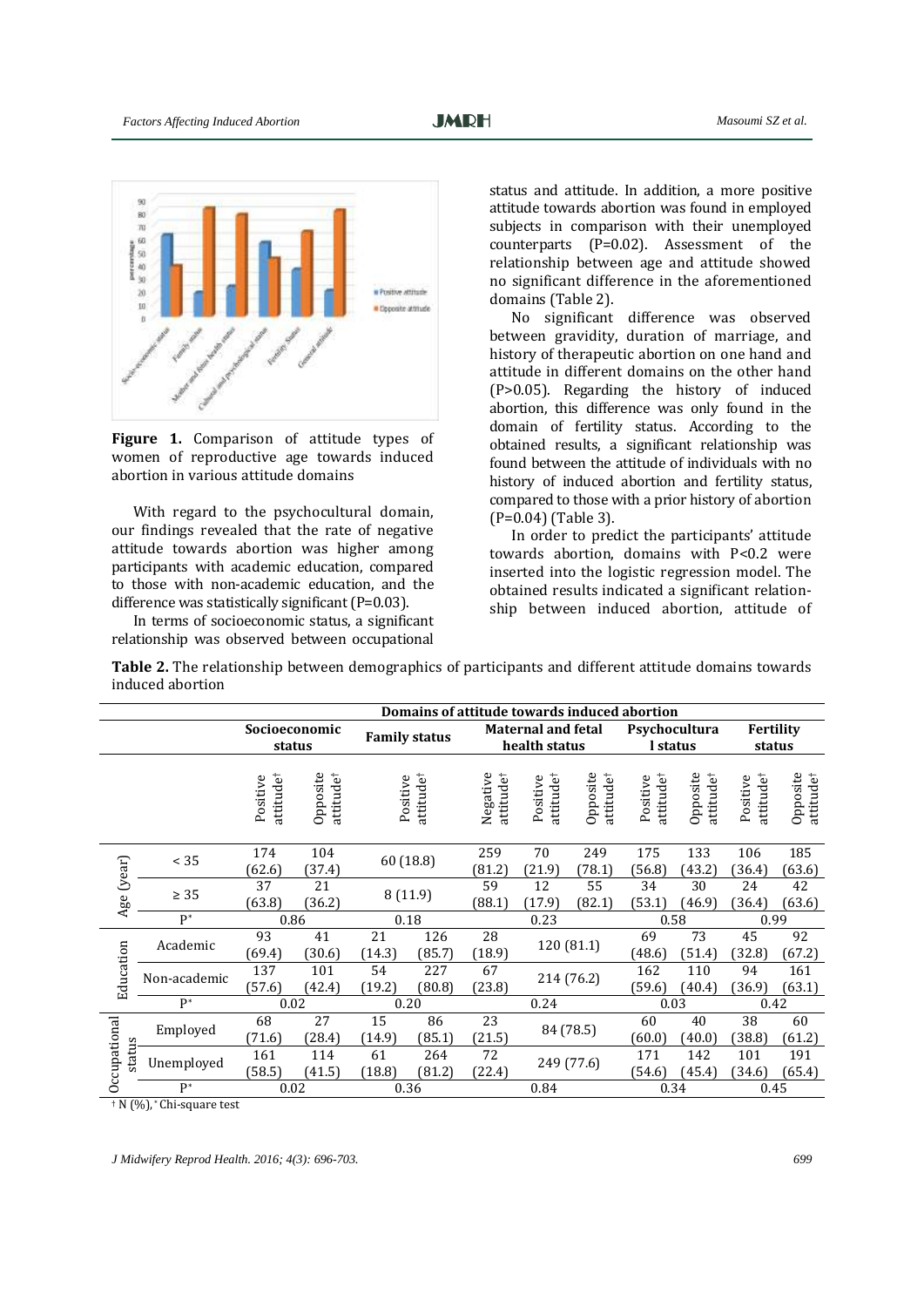**JMRH** 

| Table 3. The relationship between reproductive characteristics of participants and different attitude domains |  |
|---------------------------------------------------------------------------------------------------------------|--|
| towards induced abortion                                                                                      |  |

|                                     |                | Domains of attitude towards induced abortion |                                    |                      |                     |                                               |                                         |                          |                                    |                             |                                    |
|-------------------------------------|----------------|----------------------------------------------|------------------------------------|----------------------|---------------------|-----------------------------------------------|-----------------------------------------|--------------------------|------------------------------------|-----------------------------|------------------------------------|
|                                     |                | Socioeconomic<br>status                      |                                    | <b>Family status</b> |                     | <b>Maternal and</b><br>fetal health<br>status |                                         | Psychocultural<br>status |                                    | <b>Fertility status</b>     |                                    |
|                                     |                | Positive<br>attitude                         | Opposit<br>attitude<br>$\mathbf 0$ | Positive<br>attitude | Opposit<br>attitude | Positive<br>attitude<br>$+$                   | Opposit<br>attitude<br>$\mathbf \omega$ | Positive<br>attitude     | Opposit<br>attitude<br>$\mathbf 0$ | Positive<br>attitude<br>$+$ | Opposit<br>attitude<br>$\mathbf 0$ |
| Number of<br>pregnanci<br>εs        | $\leq 2$       | 157<br>(60.6)                                | 102<br>(39.4)                      | 48<br>(16.7)         | 240<br>(83.3)       | 63<br>(21.7)                                  | 227<br>(78.3)                           | 152<br>(54.5)            | 127<br>(45.5)                      | 96<br>(36.5)                | 167<br>(63.5)                      |
|                                     | $\geq 3$       | 37<br>(59.7)                                 | 25<br>(40.3)                       | 16<br>(21.1)         | 60<br>(78.9)        | 22<br>(28.6)                                  | 55<br>(71.4)                            | 40<br>(53.3)             | 35<br>(46.7)                       | 28<br>(37.8)                | 46<br>(62.2)                       |
| $P^*$                               |                | 0.91                                         |                                    | 0.37                 |                     | 0.20                                          |                                         | 0.86                     |                                    | 0.83                        |                                    |
| marriage<br>Duration<br>(year)<br>Ъ | $\leq 10$      | 161<br>(63.4)                                | 93<br>(36.6)                       | 55<br>(19.0)         | 234<br>(81.0)       | 61<br>(21.0)                                  | 229<br>(79.0)                           | 153<br>(54.8)            | 126<br>(45.2)                      | 87<br>(33.2)                | 175<br>(66.8)                      |
|                                     | $>10$          | 58<br>(58.0)                                 | 42<br>(42.0)                       | 13<br>(11.1)         | 104<br>(88.9)       | 25<br>(21.6)                                  | 91<br>(78.4)                            | 64<br>(56.6)             | 49<br>(43.4)                       | 41<br>(37.6)                | 68<br>(62.4)                       |
|                                     | $P^*$          | 0.34                                         |                                    | 0.053                |                     | 0.90                                          |                                         | 0.74                     |                                    | 0.41                        |                                    |
| History of<br>abortion<br>Induced   | ves            | 8(50)                                        | 8(50)                              | 1(4.5)               | 21<br>(95.5)        | $\, 8$<br>(33.3)                              | 16<br>(66.7)                            | 9<br>(37.5)              | 15<br>(62.5)                       | 3<br>(15.0)                 | 17<br>(85.0)                       |
|                                     | No             | 223<br>(62.3)                                | 135<br>(37.7)                      | 76<br>(18.6)         | 332<br>(81.4)       | 90<br>(22.1)                                  | 318<br>(77.9)                           | 224<br>(57.1)            | 168<br>(42.9)                      | 137<br>(36.7)               | 236<br>(63.3)                      |
|                                     | $P^*$          | 0.32                                         |                                    | $0.14**$             |                     | 0.20                                          |                                         | 0.06                     |                                    | 0.04                        |                                    |
| History of<br>abortion<br>medical   | yes            | $\overline{26}$                              | 9                                  | 7                    | 34                  | 9                                             | $\overline{35}$                         | $\overline{24}$          | 15                                 | 18                          | $\overline{21}$                    |
|                                     |                | (74.3)                                       | (25.7)                             | (17.1)               | (82.9)              | (20.5)                                        | (79.5)                                  | (61.5)                   | (38.5)                             | (46.2)                      | (53.8)                             |
|                                     | N <sub>0</sub> | 205<br>(60.5)                                | 134<br>(39.5)                      | $70\,$<br>(18.0)     | 319<br>(82.0)       | 89<br>(22.9)                                  | 299<br>(77.1)                           | 209<br>(55.4)            | 168<br>(44.6)                      | 122<br>(34.5)               | 232<br>(65.5)                      |
| $\mathrm{P}^*$<br>201.              |                |                                              | 0.10                               |                      | 0.88                |                                               | 0.70                                    |                          | 0.46                               |                             | 0.14                               |

† Number (%), \* Chi-square test, \*\* Fisher's exact test

**Table 4.** Predictive factors of induced abortion based on different attitude domains among participants with history of induced abortion (logistic regression analysis)

|                                  |     | History of induced abortion (number) |         |                    |      |
|----------------------------------|-----|--------------------------------------|---------|--------------------|------|
|                                  | Yes | No                                   | B       | †OR (95% CI)       | P    |
| <b>Family status</b>             |     |                                      |         |                    |      |
| Negative attitude                | 1   | 76                                   |         |                    | 0.25 |
| Positive attitude                | 21  | 332                                  | $-1.23$ | 0.29(0.03, 2.43)   |      |
| <b>Maternal and fetal health</b> |     |                                      |         |                    |      |
| Negative attitude                | 8   | 90                                   |         |                    | 0.01 |
| Positive attitude                | 16  | 318                                  | 1.31    | 3.72 (1.29, 10.70) |      |
| <b>Psychocultural status</b>     |     |                                      |         |                    |      |
| Negative attitude                | 9   | 224                                  |         |                    | 0.02 |
| Positive attitude                | 15  | 168                                  | $-1.25$ | 0.28(0.09, 0.85)   |      |
| <b>Fertility status</b>          |     |                                      |         |                    |      |
| Negative attitude                | 3   | 137                                  |         |                    | 0.20 |
| Positive attitude                | 17  | 236                                  | $-0.84$ | 0.42(0.11, 1.57)   |      |
| Constant                         |     |                                      | $-2.39$ |                    |      |
| $L \cap J J \subset \mathbb{R}$  |     |                                      |         |                    |      |

†Odds Ratio

The possibility of induced abortion in the participants with positive attitude towards maternal and fetal health was 3.72 times higher

than cases with negative attitudes. In addition, the possibility of abortion in subjects with positive attitude towards psychocultural status was lower

*700 J Midwifery Reprod Health. 2016; 4(3): 696-703.*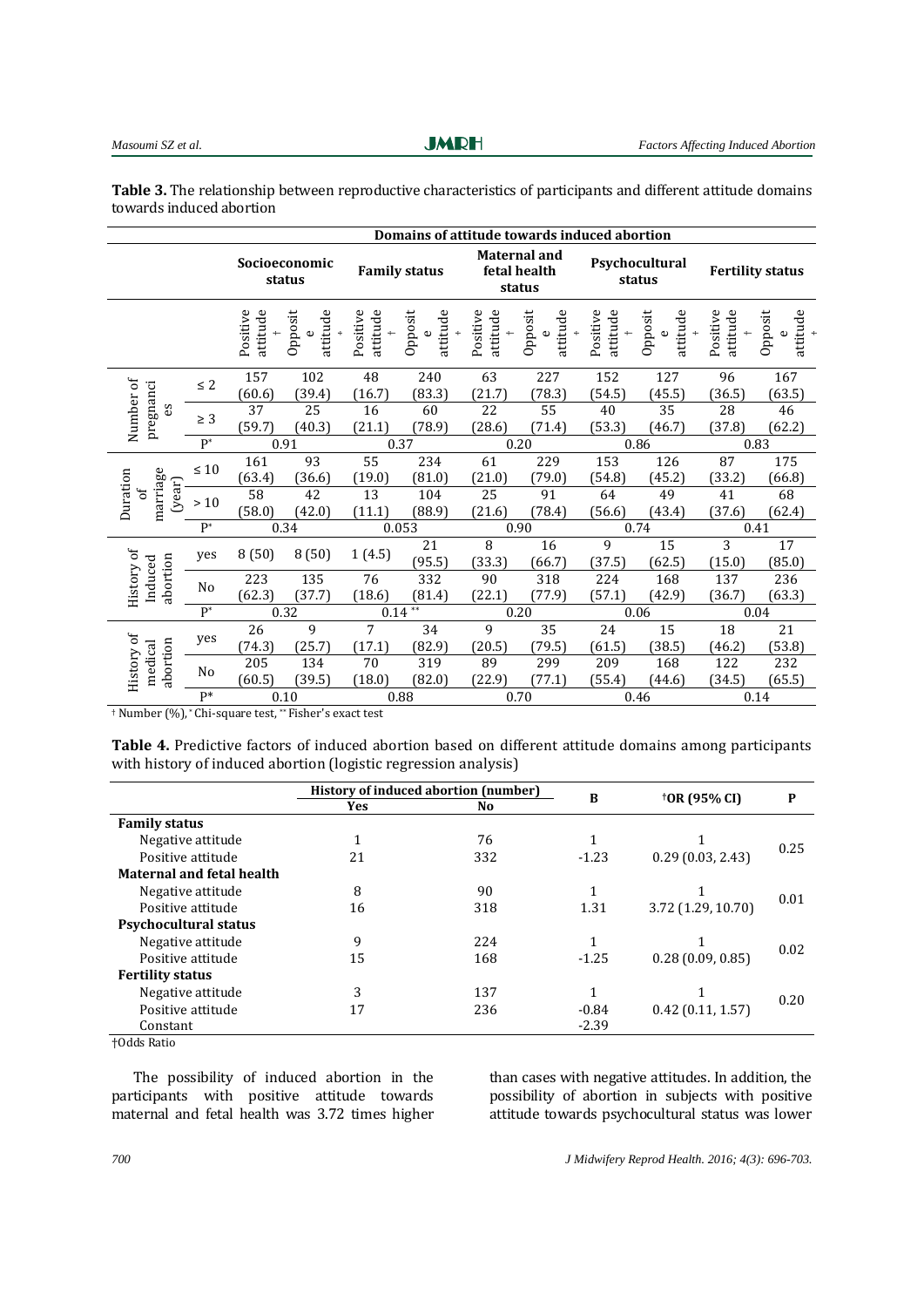than those with negative attitudes (Table 4).

#### **Discussion**

In total, 80.6% of the participants had negative attitudes towards induced abortion, which was in line with the findings of some previous studies in Iran. In a study by Naghizadeh et al., it was concluded that the majority of the samples were opposed to illegal abortion [\(21\)](#page-7-10). In addition, Jarahi et al. indicated that 71% of women had negative attitudes towards induced abortion [\(22\)](#page-7-11).

In the present study, evaluation of different domains of attitude demonstrated that 61.8% of the participants had positive attitudes towards the relationship between socioeconomic status and induced abortion. Moreover, the attitude of the majority of the samples was positive towards the relationship between psychocultural domain and induced abortion. Evaluation of other domains revealed that 17.9%, 22.7%, and 35.6% of the research units had a positive attitude towards family status, maternal and fetal health, and fertility status, respectively.

Although illegal abortion in Iran is unethical, there is still a positive attitude in women of reproductive age towards this procedure. However, women should be educated about the possible risks of illegal abortion, since it is one of the five leading causes of maternal mortality at young age. In this regard, the major factors for maternal mortality include septicemia, uterine rupture, and bleeding [\(23\)](#page-7-12). Moreover, Jarahi et al. demonstrated that the majority of the participants were unaware of national criminal laws for induced abortion, high risk of mortality, disabilities, and psychological problems of mothers, caused by unsafe abortions [\(22\)](#page-7-11).

The relationship between demographics of the participants and different domains of their attitude towards induced abortion were evaluated in the present study. The results indicated that a more positive attitude towards induced abortion in the domain of socioeconomic status was observed among the participants with higher education, compared to those with non-academic education.

In a study by Saraie et al. (2006) in Tehran, Iran a significant relationship was found between social class and attitude towards abortion [\(19\)](#page-7-8). Since educated and employed subjects are the more active members of the society, it is possible that they would seek welfare of their children and themselves. In addition, having more children is considered as an obstacle to these people to maintain and promote their job position and further their education. Therefore, they believe that socioeconomic factor is one of the factors associated with induced abortion.

The results of the present study were also indicative of a relationship between negative attitudes towards induced abortion and psychocultural status, which was higher in the participants with higher education compared to those with non-academic education. In a study conducted in Nigeria in 2010, it was observed that cultural beliefs provide a background for induced abortions in unwanted pregnancies [\(24\)](#page-7-13). It seemed less likely to observe unwanted pregnancies in the participants with higher education due to their greater awareness of contraception.

Moreover, compared to the subjects with no academic education, these people might not perform abortion because of psychological factors such as the gender of fetus or pressures of the family members. Consequently, no relationship was observed between induced abortion and psychocultural status in the subjects with academic education compared to those with lower literacy level.

In regard to the age of the participants, the findings indicated no significant relationship between age and attitude in different domains, which was in congruence with the study by Jarahi et al. in Mashhad in 2009 [\(22\)](#page-7-11). In a study by Movahed et al. conducted on samples aged 18-29 years, a significant relationship was observed between age and attitude towards abortion. However, the results of this study were inconsistent with our findings due to the difference in the age range of the studied participants (25).

According to the obtained findings, a relationship was observed between negative attitude towards induced abortion and the fertility status of the participants with a history of induced abortion. In other words, participants with a history of abortion had a more negative attitude towards this procedure in comparison with their counterparts. In addition, among this group, the role of other factors in induced abortion was probably much more evident than this factor.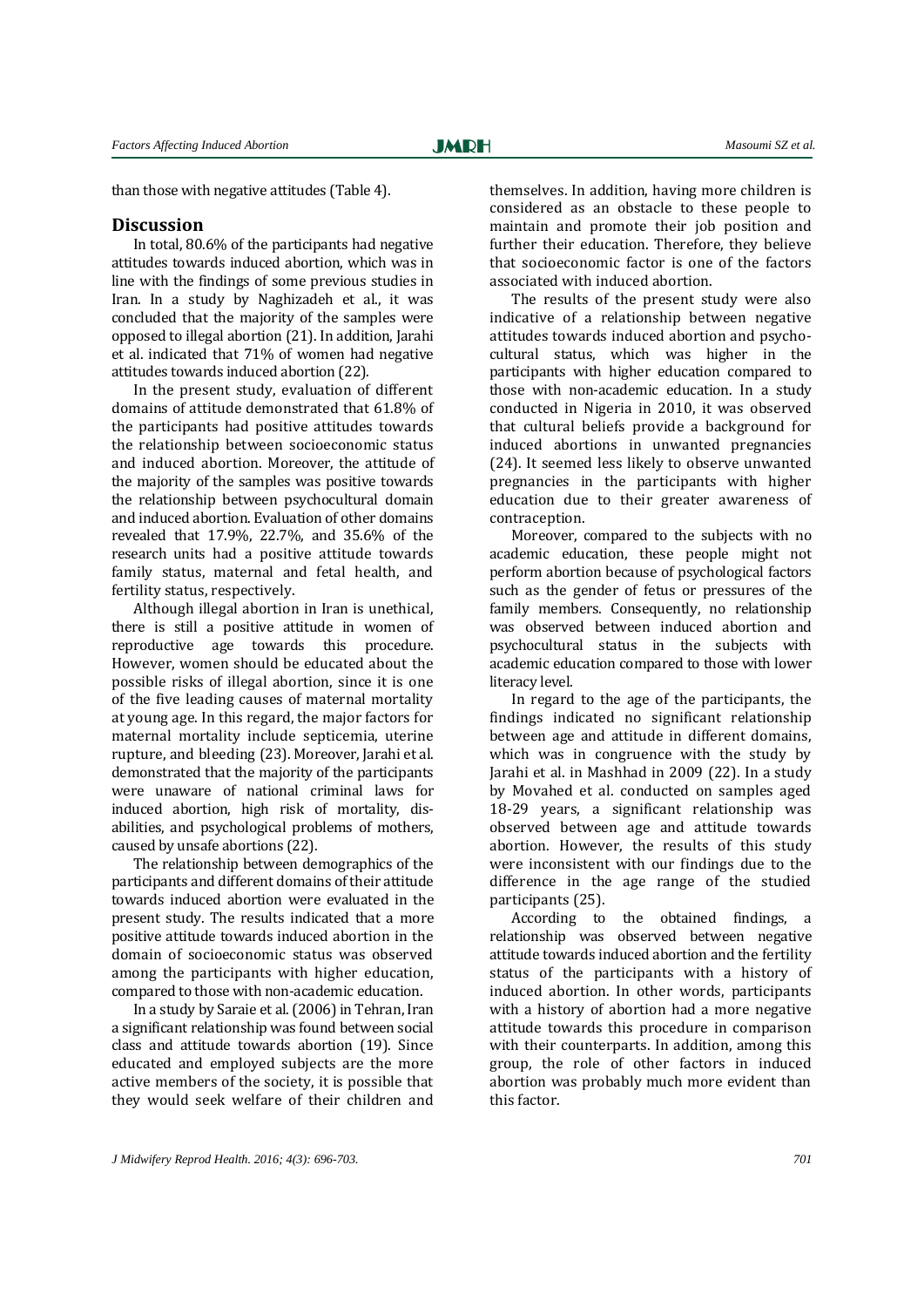The results of the current study revealed no significant relationship between the number of pregnancies, duration of marriage, as well as history of therapeutic abortion and attitude of the participants in different domains. However, various studies have suggested factors for induced abortion, including sufficient number of children, concerns about maternal and fetal health, tendency towards having less children, young age of the previous child, and failure to use contraceptive methods (26, 27). This inconsistency in the results might be due to differences in the comparable societies regarding culture and adherence to religious principles. Another possible cause of induced abortion was identified as different abortionrelated regulations in countries, enhancing termination of unintended pregnancies.

In the current study, the relationship between different domains of attitude and history of induced abortion in the samples was demonstrated to predict attitudes towards induced abortion. The obtained results affirmed a significant relationship between induced abortion and domains of maternal and fetal health and psychocultural status. In addition, the participants with positive attitudes towards the relationship between maternal and fetal health and induced abortion had higher tendencies towards abortion compared to those with negative attitudes. Conceivably, some of the participants justified induced abortion through stating their concerns regarding fetal and maternal health. However, they might be unaware of the abortion consequences.

On the other hand, induced abortion rate was lower among participants with positive attitudes towards the relationship between induced abortion and psychocultural status. It seems that psychocultural status plays a pivotal and inhibitory role in performing abortion. Accordingly, it could be concluded that encouraging childbirth policies and the availability of contraceptive methods and public awareness of these services are associated with lower rates of induced abortion in our society.

#### **Conclusion**

In This study, a significant relationship between induced abortion and socioeconomic and psychocultural domains was observed among the participants. Abortion is a serious issue in our society, which can never be considered as an

isolated phenomenon. Induced abortion is remarkably influenced by social and cultural factors.

Given the fact that attitude of people towards abortion can significantly affect the rate of this procedure in our society, it is recommended that certain methods be applied to prevent the increase of illegal abortions and their following consequences in the society. This can be achieved through altering the attitudes of the individuals, supporting the values of the society, and informing women of their legal rights.

#### **Acknowledgements**

This article was extracted from a student thesis. Hereby, we extend our gratitude to the Deputy of Education Department of Hamedan University of Medical Sciences and all the individuals who helped us in conducting this research.

## **Conflicts of interest**

The authors declare no conflicts of interest.

#### **References**

- <span id="page-6-0"></span>1. Malek-Khosravi S, Kaboudi B. Abortion prevalence and its mortality effects in motazedi hospital of Kermanshah (1992-2002). Journal of Kermanshah University of Medical Sciences. 2005; 9(3):41-47 (Persian).
- <span id="page-6-1"></span>2. Boroumandfar K, Saghafi Z, Abedi HA, Bahadoran P. Unwanted pregnancy outcomes. Iranian Journal of Nursing and Midwifery Research. 2005; 10(4):25-35 (Persian).
- <span id="page-6-2"></span>3. Shamshiri-Milani H, Pourreza A, Akbari F. Knowledge and attitudes of a number of Iranian policy-makers towards abortion. Journal of Reproduction & Infertility. 2010; 11(3):189-195.
- <span id="page-6-3"></span>4. Cunningham FG, Leveno KJ, Bloom SL, Spong CY, Dashe JS, Hoffman B, et al. Williams obstetrics. 24th ed. New York: McGraw-Hill Education; 2014.
- <span id="page-6-4"></span>5. Seyyedolshohadaei F, Zand Vakilei F, Yousefeinezhad V, Yousefei Z, Gharibei F. Evaluation of therapeutic abortion in legal medicine organization of Sanandaj city in 2003-2007. Woman and Family Research Center. 2011; 1(6):76-83 (Persian).
- <span id="page-6-5"></span>6. Motaghi Z, Poorolajal J, Keramat A, Shariati M, Yunesian M, Masoumi SZ. Induced abortion rate in Iran: a meta-analysis. Archives of Iranian medicine. 2013;16(10):594-8.
- 7. Zafarghandi N, Kalouti M, Zarezadeh N. Existing approaches on induced abortion. Journal of Medical Research. 2010(88):67-84[persian].
- 8. Sedgh G, Henshaw S, Singh S, Åhman E, Shah IH.

*702 J Midwifery Reprod Health. 2016; 4(3): 696-703.*